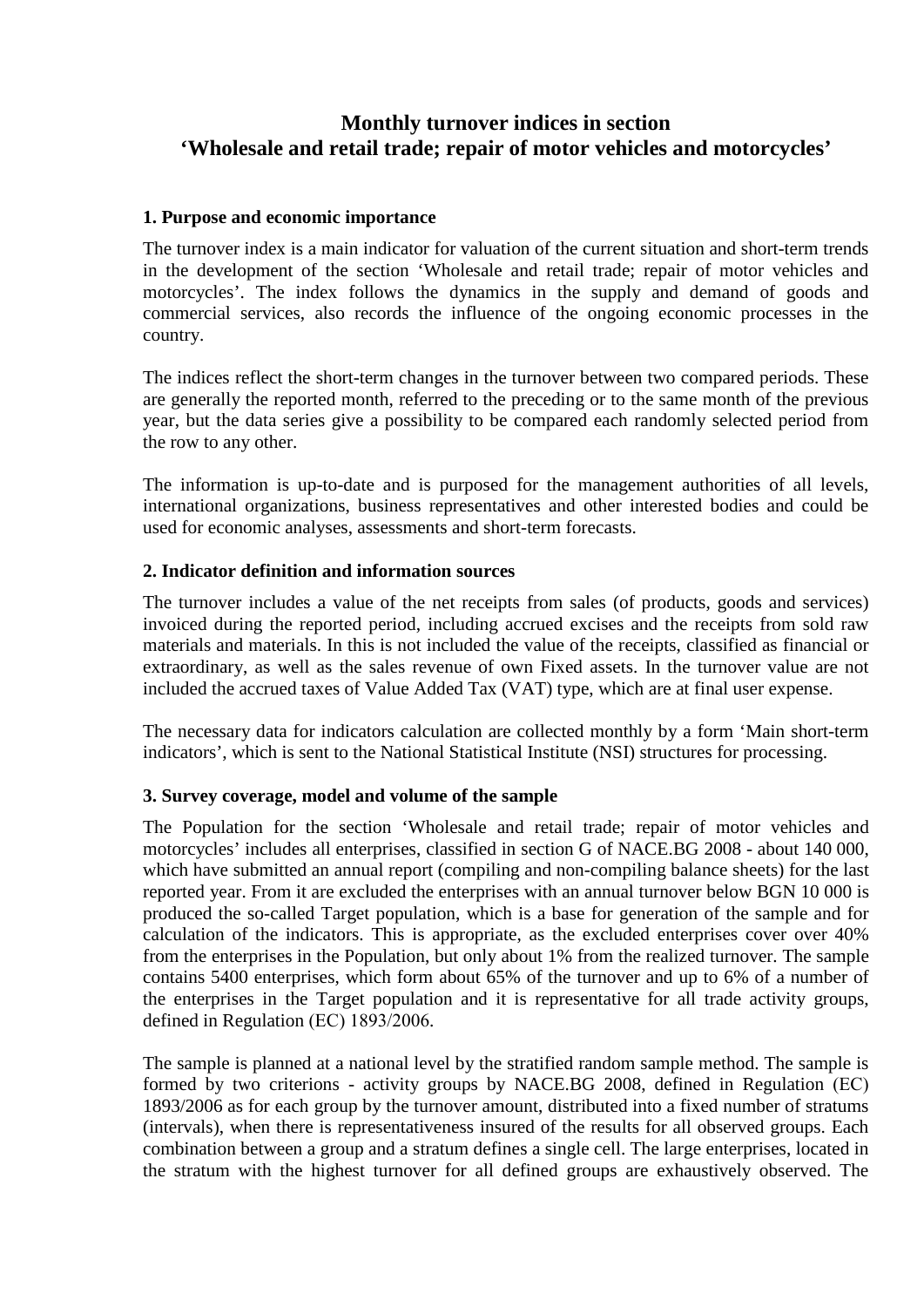completeness limit is a function of a criterion for representativeness and varies both between observed groups within a year as well as between different years for the same group. For all of the rest of enterprises from the Target population a random sample is made.

# **4. Calculation of the indices**

The turnover indices at current and constant prices are calculated monthly for the enterprises of a trade sector for all groups, defined in Regulation (ЕС) 1893/2006 by the new classification of economic activities NACE.BG 2008.

An influence of prices is eliminated through using deflators, obtained by regrouping of the products of the Consumer basket in accordance with a content of defined in Regulation (ЕС) 1893/2006 groups and calculated on a basis of the annual average prices of the base year (2015).

4.1. Calculation of the basic turnover index

4.1.1. Calculation of the basic turnover index on the lowest level (group)

The method foresees direct deflation of a monthly turnover of each from the observed groups with the regrouped indices of the consumer prices for a relevant group during a current month, calculated at the annual average prices of the base year. The volume indices for these groups are estimated through referral of the constant monthly volumes toward the relevant average monthly volume during the year, adopted as a base. Thus are provided automatically weighted index valuations and their average arithmetic for the twelve months of the base year amounted to 100.

The turnover index by constant prices for the lowest level (group) is given by the formula:

$$
I_t^L = \frac{\frac{Q_t^L}{I p_t^L}}{\sum_{i} Q_0^L / 12}
$$

where

 $I_t^L$  - the turnover index for a group **L** through the current month **t** 

 $Q_t^L$  - a turnover for a group **L** through the current month **t** 

 $I p_t^L$  - a price index for a group **L** through the current month **t** at the annual average prices of the base year

 $\sum Q_0^L/12$  - an average monthly turnover for a group **L** during the base year

4.1.2. Calculation of the basic turnover indices for the higher aggregation levels (division, section).

The aggregation of the indices is done in ascending order, from lower to higher classification levels. That is achieved by summing of the constant volumes of the groups, which formed a relevant level and the referral of this sum to an analogical sum from their average monthly volumes during the base year.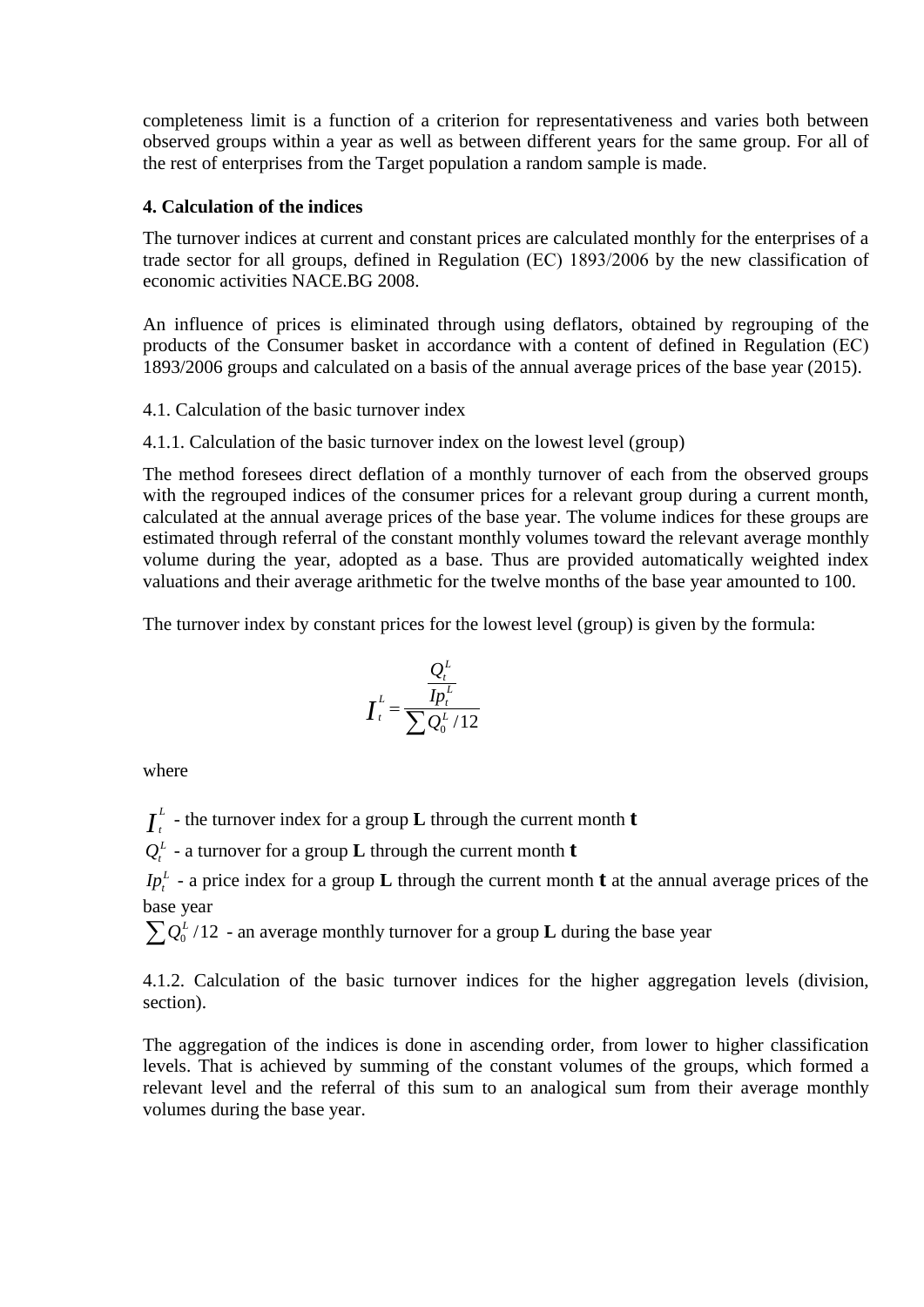The turnover index at constant prices for the higher aggregation levels is calculated by the formula:

$$
I_t^K = \frac{\sum_{L=1}^n \frac{Q_t^L}{I p_t^L}}{\sum_{L=1}^n Q_0^L / 12}
$$

where

 $I_t^K$  - the turnover index for an aggregation level **K** through the current month **t** 

 $\sum_{L=1}^n$  $\sum_{L=1}$   $I p_t^L$ *t L t Ip Q* 1 - a turnover for an aggregation level **K** during the current month **t** at annual average

prices of the base year

 $\sum_{L=1}^{n} Q_0^L / 12$  - an average monthly turnover for an aggregation level **K** during the base year *L* 1

L=1…..n - a number of groups, forming an aggregation level **К**

4.2. Calculation of the basic turnover indices for different periods

This method allows to be calculated indices for different periods at annual average prices of the base year. The indices for а period could be estimated like a simple average arithmetic from the basic monthly indices, as the sum from the basic monthly indices for a relevant aggregation level being divided to the number of the months from the beginning of the period.

For example:

The turnover index at constant prices for a period from the beginning of the year is given by the formula:

$$
I_T^L = \frac{\sum_{t=1}^n I_t^L}{n}
$$

where

 $I_T^L$  - the turnover index for a period from the beginning of the year for a group **L** 

 $I_t^L$  - the turnover index for a group **L** through the current month **t** 

n - number of months since the beginning of the year

4.3. Calculation of the turnover indices for a month and a period upon a different base.

From the obtained basic indices could be calculated the turnover indices at constant prices to a different base (for example - a month to the previous or to the same month of the past year; a period from the beginning of the current year to the same period of the previous year and other).